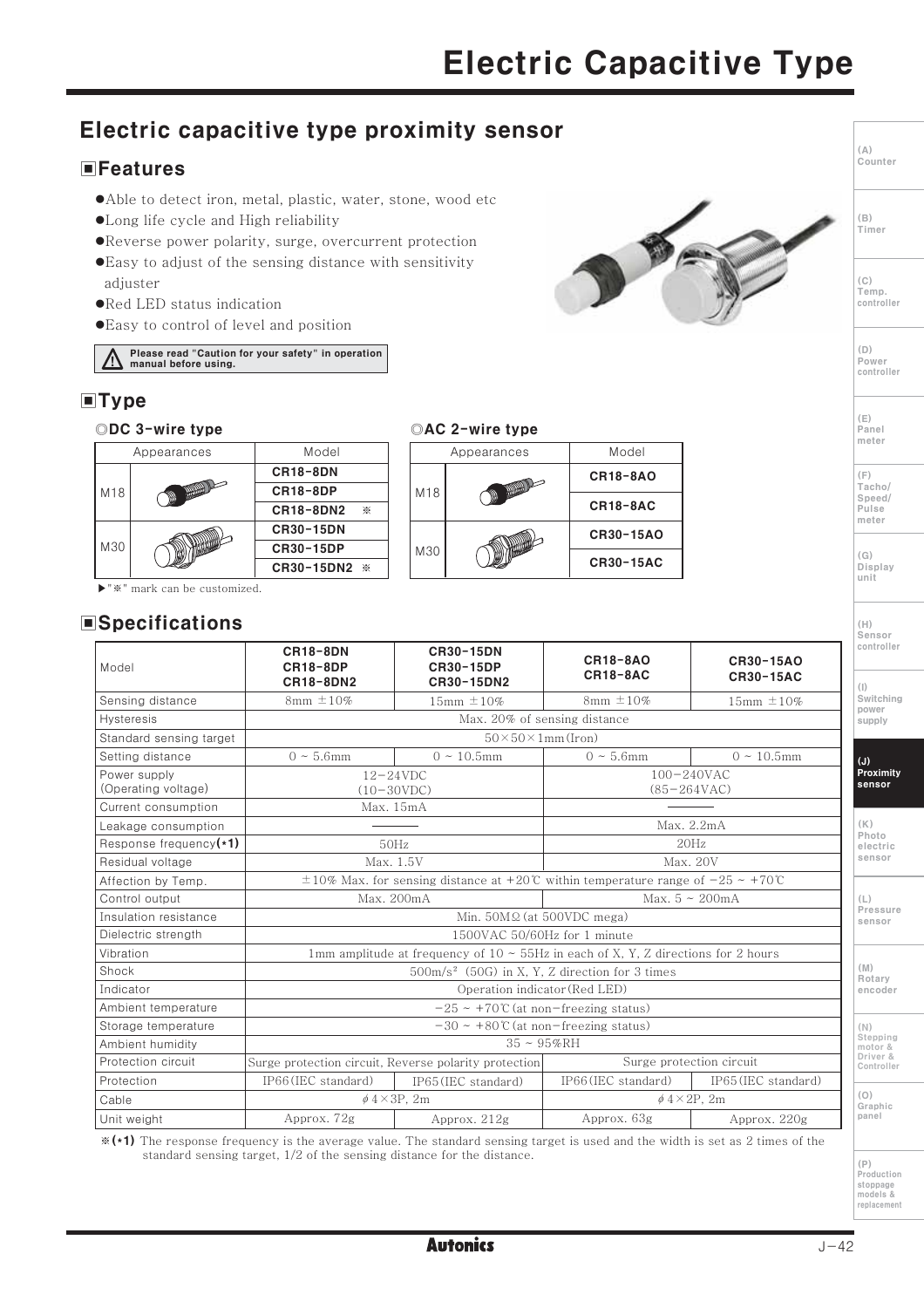## **OD** Dimensions

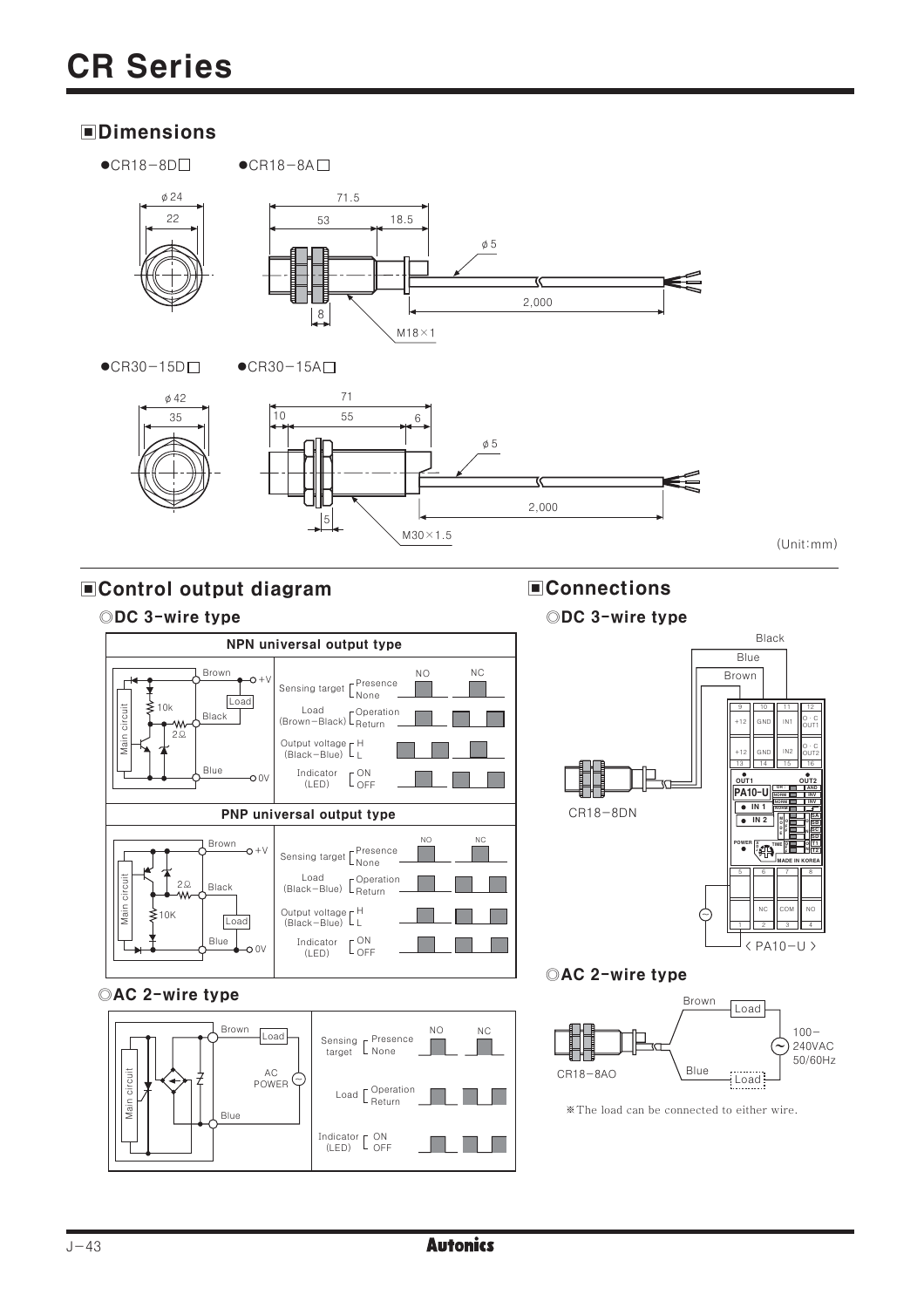# **Electric Capacitive Type**







target

Sensing

Switch b

 $(N)$ Stepping<br>motor &<br>Driver & Controller

sensor

Rotary encoder

 $(0)$ Graphic panel

 $(P)$ 、.<br>Production stoppage<br>models & replacement